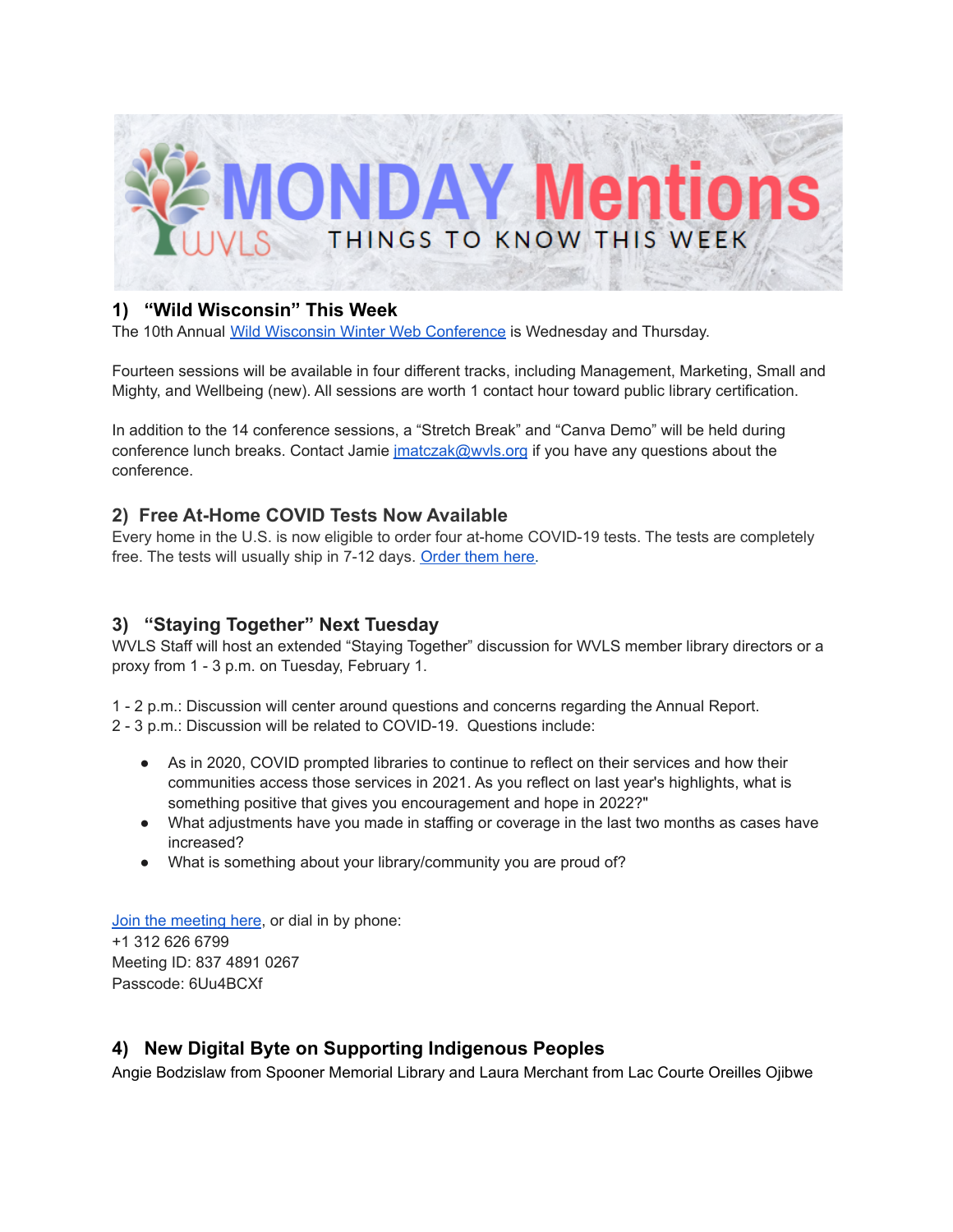College Extension created a Digital Byte called "Supporting & Representing Indigenous People in the Library." View it [here.](https://youtu.be/40KVO0UxVvY)

## **5) Next Ryan Dowd Webinar**

Topic: Psychology: How Psychology Can Help People to Follow the Rules Voluntarily Thursday, February 10; 1 - 2:30 p.m.

This session will also include: -Surveys to get feedback on training material -Several Q&A breaks so participants can ask for clarification -Interactive chat where participants can provide feedback

Contact Jamie at *[jmatczak@wvls.org](mailto:jmatczak@wvls.org)* for the registration link. A recording (with closed captioning) will be available a few days after the live event. Please register even if you only plan to watch the recording.

## **6) Update Voter Education & Registration Assistance Project (VERAP) Tools**

The League of Women Voters of the Northwoods (LWVNOW) has updated important information in the Voter Education & Registration Assistance Project (VERAP) Resource Notebook distributed to each WVLS library and MCPL branch in 2019 as a white 3-ring binder.

Please replace pages 6, 40, and 68 with the "2022 [Elections"](https://docs.google.com/document/d/1G-hTLaurXeuFQ_40FLwDUPWk7aojOjBfNFaOHQD2sJ4/edit?usp=sharing) page located here. The page includes deadlines for registration, absentee ballot requests, and in-person absentee voting.

If you have any questions, please don't hesitate to contact Kris (kawendt@wvls.org) or Yolan Mistele from the League of Women Voters of the Northwoods at Information@lwvnow.org.

# **7) PBS KIDS Community Learning Cohort: Call for Applications**

The PBS KIDS Community Learning Cohort is an exciting opportunity that blends professional development, hands-on learning, peer-to-peer connection, and program implementation into one dynamic series!

Cohort participants will receive a stipend to cover program costs or staff time. Complete this [application](https://survey.alchemer.com/s3/6696206/2022-PBS-KIDS-Library-Community-Learning-Cohort-Application) [form](https://survey.alchemer.com/s3/6696206/2022-PBS-KIDS-Library-Community-Learning-Cohort-Application) by February 18, 2022. There are limited spots so be sure to apply soon! Please reach out to Mouna Algahaithi, PBS Wisconsin Education's Early Learning Engagement Specialist at mouna.algahaithi@pbswisconsin.org with any questions.

### **8) Reminders**

• Testimonials from your library users are one of the most effective ways to demonstrate the value of your library in your community in advocacy efforts.